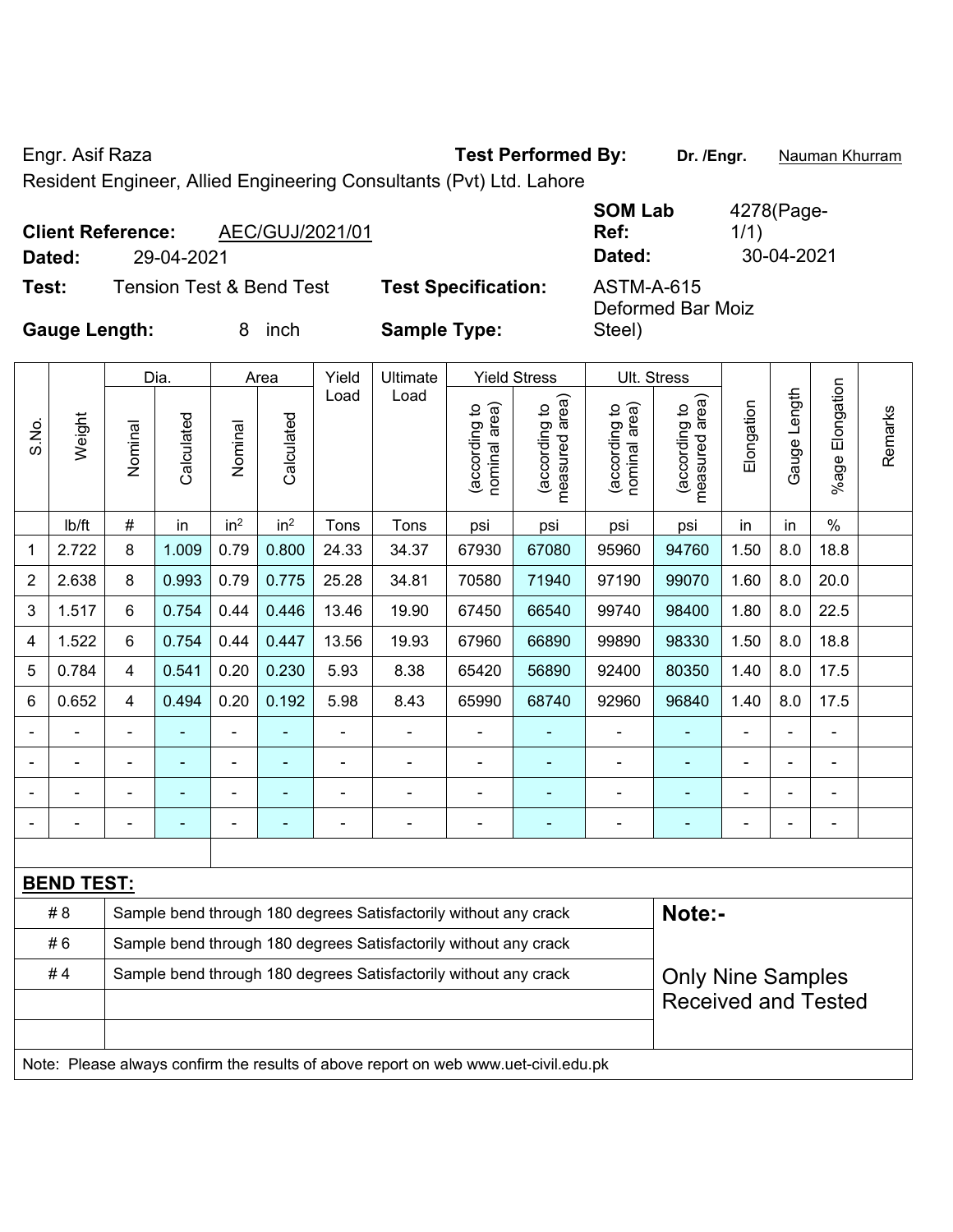Engr. Naveed Sadiq **Test Performed By: Dr. /Engr.** S. Asad Ali Gillani Resident Engineer, Orbit Housing, Lahore

# **Client Reference:** Nil

**Test:** Tension Test & Bend Test **Test Specification: Gauge Length:** 8 inch **Sample Type:** Deformed Bar

|        |                                     |                            | <b>SOM Lab</b> | 4279(Page- |
|--------|-------------------------------------|----------------------------|----------------|------------|
|        | <b>Client Reference:</b><br>Nil     |                            | Ref:           | 1/1)       |
| Dated: | 30-04-2021                          |                            | Dated:         | 30-04-2021 |
| Test:  | <b>Tension Test &amp; Bend Test</b> | <b>Test Specification:</b> | ASTM-A-615     |            |

|                |                   | Dia.<br>Area                                                     |            | Yield           | Ultimate                 |       | <b>Yield Stress</b>                                                                 |                                | Ult. Stress                                 |                                |                                 |                |              |                       |         |  |
|----------------|-------------------|------------------------------------------------------------------|------------|-----------------|--------------------------|-------|-------------------------------------------------------------------------------------|--------------------------------|---------------------------------------------|--------------------------------|---------------------------------|----------------|--------------|-----------------------|---------|--|
| S.No.          | Weight            | Nominal                                                          | Calculated | Nominal         | Calculated               | Load  | Load                                                                                | nominal area)<br>(according to | (according to<br>neasured area)<br>measured | (according to<br>nominal area) | (according to<br>measured area) | Elongation     | Gauge Length | Elongation<br>$%$ age | Remarks |  |
|                | Ib/ft             | $\#$                                                             | in         | in <sup>2</sup> | in <sup>2</sup>          | Tons  | Tons                                                                                | psi                            | psi                                         | psi                            | psi                             | in             | in           | $\%$                  |         |  |
| 1              | 2.631             | 8                                                                | 0.992      | 0.79            | 0.773                    | 24.31 | 35.68                                                                               | 67870                          | 69370                                       | 99600                          | 101790                          | 1.40           | 8.0          | 17.5                  |         |  |
| $\overline{2}$ | 2.640             | 8                                                                | 0.994      | 0.79            | 0.776                    | 24.36 | 36.00                                                                               | 68020                          | 69240                                       | 100510                         | 102330                          | 1.30           | 8.0          | 16.3                  |         |  |
| 3              | 1.454             | 6                                                                | 0.737      | 0.44            | 0.427                    | 14.90 | 21.87                                                                               | 74700                          | 76980                                       | 109600                         | 112940                          | 1.10           | 8.0          | 13.8                  |         |  |
| 4              | 1.468             | 6                                                                | 0.741      | 0.44            | 0.431                    | 15.41 | 22.68                                                                               | 77260                          | 78870                                       | 113690                         | 116060                          | 1.00           | 8.0          | 12.5                  |         |  |
| 5              | 0.680             | $\overline{4}$                                                   | 0.505      | 0.20            | 0.200                    | 7.34  | 9.84                                                                                | 80940                          | 80940                                       | 108480                         | 108480                          | 1.10           | 8.0          | 13.8                  |         |  |
| 6              | 0.677             | $\overline{4}$                                                   | 0.503      | 0.20            | 0.199                    | 7.05  | 9.68                                                                                | 77790                          | 78180                                       | 106790                         | 107330                          | 1.20           | 8.0          | 15.0                  |         |  |
|                |                   | $\blacksquare$                                                   |            | ÷,              | $\blacksquare$           | ÷,    | $\blacksquare$                                                                      | $\blacksquare$                 | ÷,                                          | ÷,                             | ÷                               | $\blacksquare$ |              | ÷,                    |         |  |
|                |                   |                                                                  |            |                 |                          |       |                                                                                     |                                |                                             |                                |                                 |                |              |                       |         |  |
|                |                   |                                                                  |            | ä,              |                          |       |                                                                                     | $\blacksquare$                 |                                             |                                |                                 |                |              |                       |         |  |
|                |                   |                                                                  |            | ۰               | $\overline{\phantom{0}}$ |       | $\overline{a}$                                                                      | $\overline{a}$                 | ٠                                           | $\overline{\phantom{a}}$       | $\overline{\phantom{0}}$        | $\blacksquare$ |              | $\blacksquare$        |         |  |
|                |                   |                                                                  |            |                 |                          |       |                                                                                     |                                |                                             |                                |                                 |                |              |                       |         |  |
|                | <b>BEND TEST:</b> |                                                                  |            |                 |                          |       |                                                                                     |                                |                                             |                                |                                 |                |              |                       |         |  |
|                | #8                |                                                                  |            |                 |                          |       | Sample bend through 180 degrees Satisfactorily without any crack                    |                                |                                             |                                | Note:-                          |                |              |                       |         |  |
|                | #6                |                                                                  |            |                 |                          |       | Sample bend through 180 degrees Satisfactorily without any crack                    |                                |                                             |                                |                                 |                |              |                       |         |  |
|                | #4                | Sample bend through 180 degrees Satisfactorily without any crack |            |                 |                          |       |                                                                                     |                                |                                             |                                | <b>Only Nine Samples</b>        |                |              |                       |         |  |
|                |                   |                                                                  |            |                 |                          |       |                                                                                     |                                |                                             |                                | <b>Received and Tested</b>      |                |              |                       |         |  |
|                |                   |                                                                  |            |                 |                          |       |                                                                                     |                                |                                             |                                |                                 |                |              |                       |         |  |
|                |                   |                                                                  |            |                 |                          |       | Note: Please always confirm the results of above report on web www.uet-civil.edu.pk |                                |                                             |                                |                                 |                |              |                       |         |  |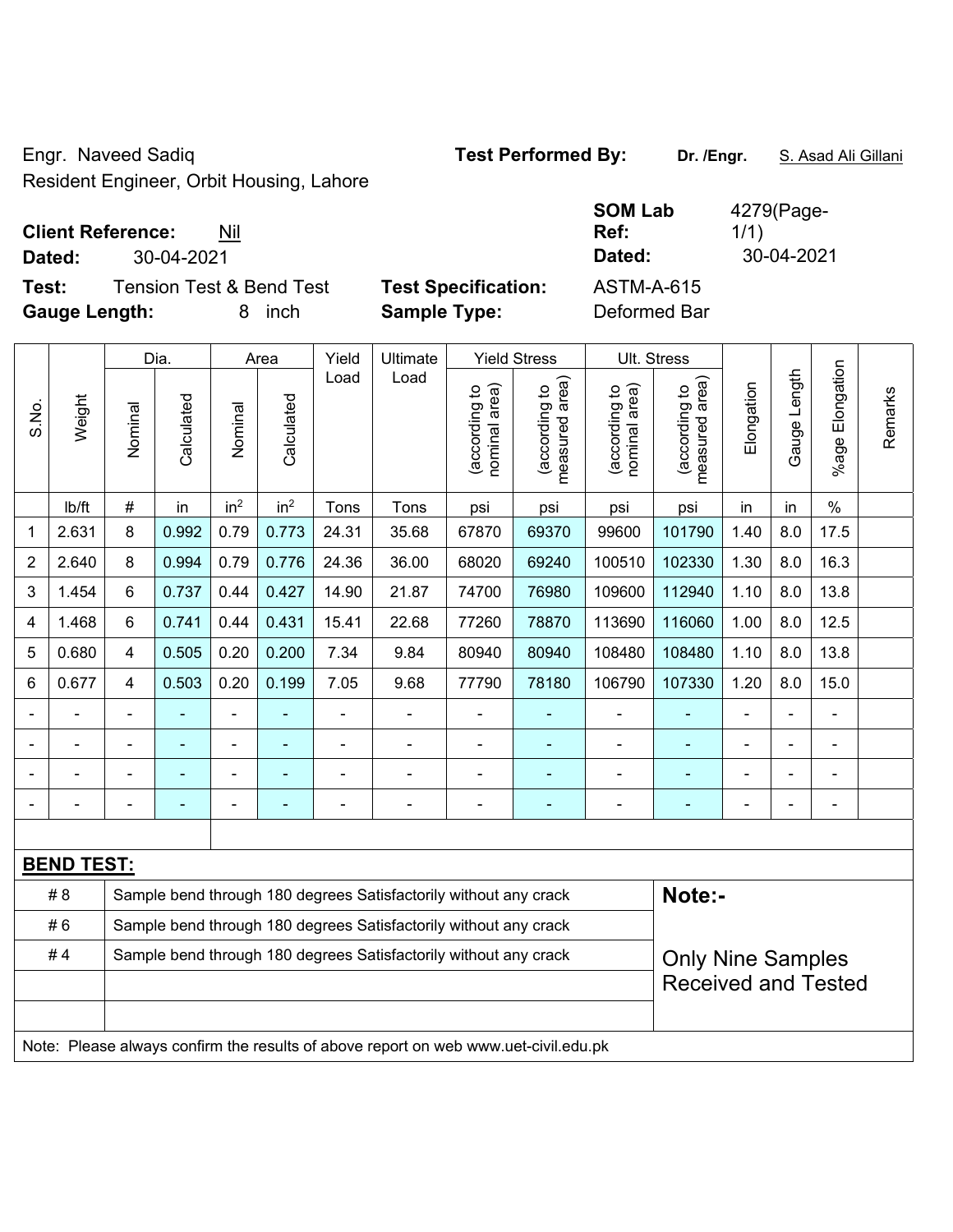Executive Engineer **Test Performed By:** Dr. /Engr. **SAsad Ali Gillani** By: Dr. /Engr. **SAsad Ali Gillani** 

 $\top$ 

1/1)

 $\top$ 

 $\top$ 

Highways Division Gujrat

### **Client Reference:** 423/MCB

**Dated:** 18-03-2021 **Dated:** 30-04-2021

 $\overline{\phantom{a}}$ 

 $\top$ 

**Test:** Tension Test & Bend Test **Test Specification:** ASTM-A-615 **Gauge Length:** 8 inch **Sample Type:** Deformed Bar

 $\top$ 

 $\overline{\phantom{a}}$ 

 $\overline{\phantom{a}}$ 

 $\overline{\phantom{a}}$ 

**SOM Lab Ref:** 

| 4280(Page- |  |
|------------|--|

|                |                                                                        | Ultimate<br><b>Yield Stress</b><br>Ult. Stress<br>Dia.<br>Yield<br>Area |            |                 |                 |                |                                                                                     |                                |                                             |                                |                                 |            |              |                       |         |
|----------------|------------------------------------------------------------------------|-------------------------------------------------------------------------|------------|-----------------|-----------------|----------------|-------------------------------------------------------------------------------------|--------------------------------|---------------------------------------------|--------------------------------|---------------------------------|------------|--------------|-----------------------|---------|
| S.No.          | Weight                                                                 | Nominal                                                                 | Calculated | Nominal         | Calculated      | Load           | Load                                                                                | (according to<br>nominal area) | (according to<br>measured area)<br>measured | (according to<br>nominal area) | (according to<br>measured area) | Elongation | Gauge Length | Elongation<br>$%$ age | Remarks |
|                | lb/ft                                                                  | $\#$                                                                    | in         | in <sup>2</sup> | in <sup>2</sup> | Tons           | Tons                                                                                | psi                            | psi                                         | psi                            | psi                             | in         | in           | $\%$                  |         |
| $\mathbf{1}$   | 2.652                                                                  | 8                                                                       | 0.996      | 0.79            | 0.779           | 25.35          | 34.86                                                                               | 70780                          | 71780                                       | 97330                          | 98700                           | 1.60       | 8.0          | 20.0                  |         |
| $\overline{2}$ | 2.649                                                                  | 8                                                                       | 0.995      | 0.79            | 0.778           | 24.43          | 34.45                                                                               | 68220                          | 69270                                       | 96190                          | 97670                           | 1.60       | 8.0          | 20.0                  |         |
| 3              | 1.475                                                                  | 6                                                                       | 0.743      | 0.44            | 0.433           | 13.48          | 19.37                                                                               | 67550                          | 68640                                       | 97080                          | 98650                           | 1.70       | 8.0          | 21.3                  |         |
| 4              | 1.474                                                                  | 6                                                                       | 0.743      | 0.44            | 0.433           | 13.52          | 19.44                                                                               | 67750                          | 68850                                       | 97440                          | 99010                           | 1.20       | 8.0          | 15.0                  |         |
| 5              | 0.656                                                                  | $\overline{4}$                                                          | 0.496      | 0.20            | 0.193           | 6.09           | 8.46                                                                                | 67110                          | 69540                                       | 93300                          | 96680                           | 1.30       | 8.0          | 16.3                  |         |
| 6              | 0.649                                                                  | $\overline{4}$                                                          | 0.493      | 0.20            | 0.191           | 6.01           | 8.46                                                                                | 66320                          | 69450                                       | 93300                          | 97700                           | 1.20       | 8.0          | 15.0                  |         |
|                |                                                                        | $\blacksquare$                                                          |            |                 |                 | $\blacksquare$ |                                                                                     |                                | $\qquad \qquad \blacksquare$                | $\blacksquare$                 | $\blacksquare$                  |            |              | $\blacksquare$        |         |
|                |                                                                        |                                                                         | Ē,         | ۰               |                 | Ē,             |                                                                                     | $\blacksquare$                 | $\blacksquare$                              | ÷                              | $\blacksquare$                  |            |              | $\blacksquare$        |         |
|                |                                                                        |                                                                         |            |                 |                 |                |                                                                                     | $\overline{a}$                 | $\blacksquare$                              |                                | $\blacksquare$                  |            |              |                       |         |
|                |                                                                        |                                                                         |            |                 |                 |                |                                                                                     |                                |                                             |                                |                                 |            |              | $\overline{a}$        |         |
|                |                                                                        |                                                                         |            |                 |                 |                |                                                                                     |                                |                                             |                                |                                 |            |              |                       |         |
|                | <b>BEND TEST:</b>                                                      |                                                                         |            |                 |                 |                |                                                                                     |                                |                                             |                                |                                 |            |              |                       |         |
|                | #8                                                                     |                                                                         |            |                 |                 |                | Sample bend through 180 degrees Satisfactorily without any crack                    |                                |                                             |                                | Note:-                          |            |              |                       |         |
|                | #6                                                                     |                                                                         |            |                 |                 |                | Sample bend through 180 degrees Satisfactorily without any crack                    |                                |                                             |                                |                                 |            |              |                       |         |
|                | #4<br>Sample bend through 180 degrees Satisfactorily without any crack |                                                                         |            |                 |                 |                |                                                                                     |                                |                                             |                                | <b>Only Nine Samples</b>        |            |              |                       |         |
|                |                                                                        | <b>Received and Tested</b>                                              |            |                 |                 |                |                                                                                     |                                |                                             |                                |                                 |            |              |                       |         |
|                |                                                                        |                                                                         |            |                 |                 |                | Note: Please always confirm the results of above report on web www.uet-civil.edu.pk |                                |                                             |                                |                                 |            |              |                       |         |